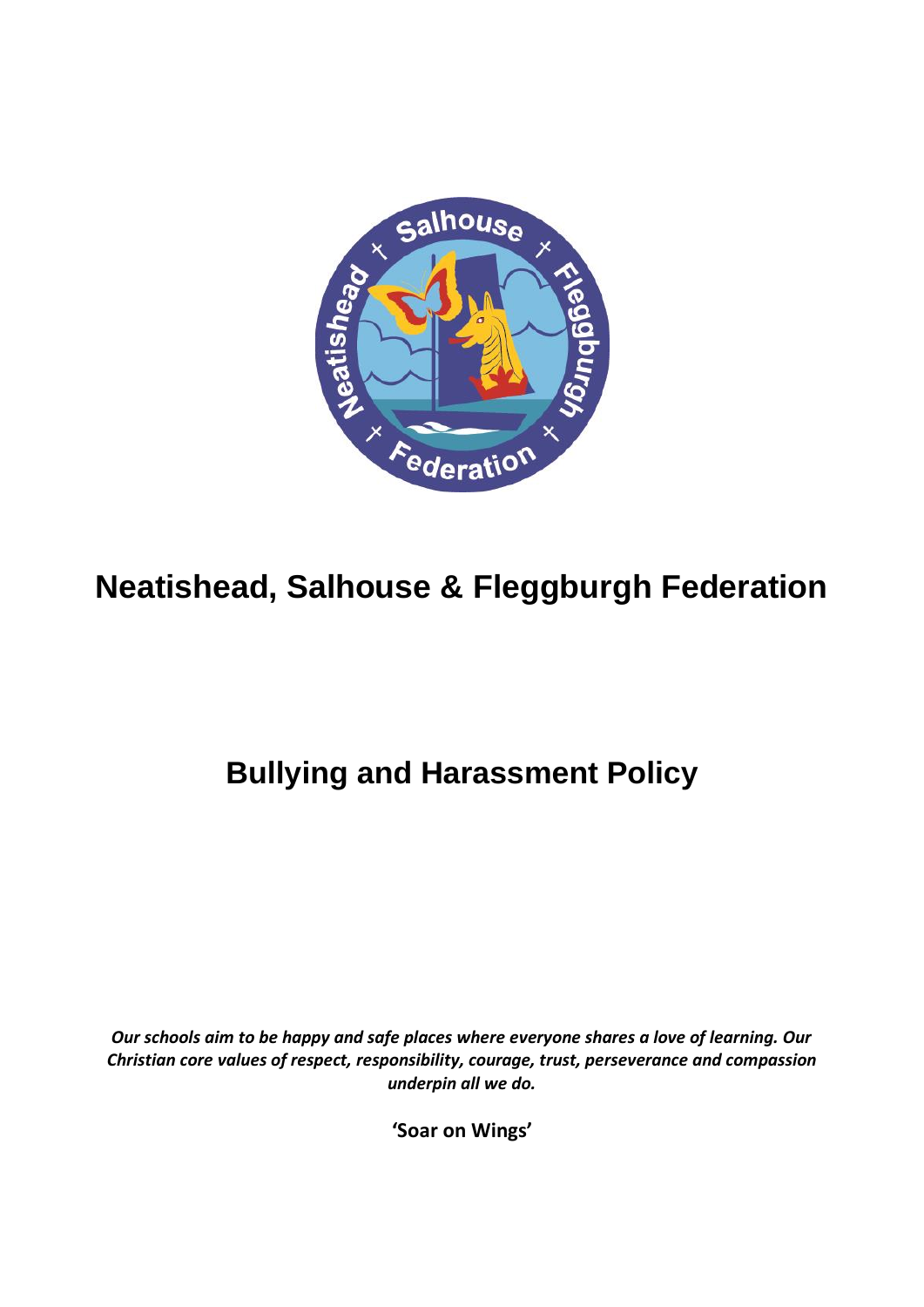

| <b>Formally adopted by the Governing Board</b> |                                                      |
|------------------------------------------------|------------------------------------------------------|
| On                                             | <b>March 2021</b>                                    |
| <b>Chair of Governors</b>                      | J Gay                                                |
| Date for review                                | March 2024 or before if<br>necessary                 |
| <b>Responsibility</b>                          | <b>Vison, Values &amp; Ethos</b><br><b>Committee</b> |

**Our school is the secure base from which we 'soar on wings' to realise our ambitions.**

**Through valuing one another and the world in which we live, we flourish.**

**Through providing rich opportunities, we can imagine fulfilling futures.**

**Through a shared love of learning, we transform lives.**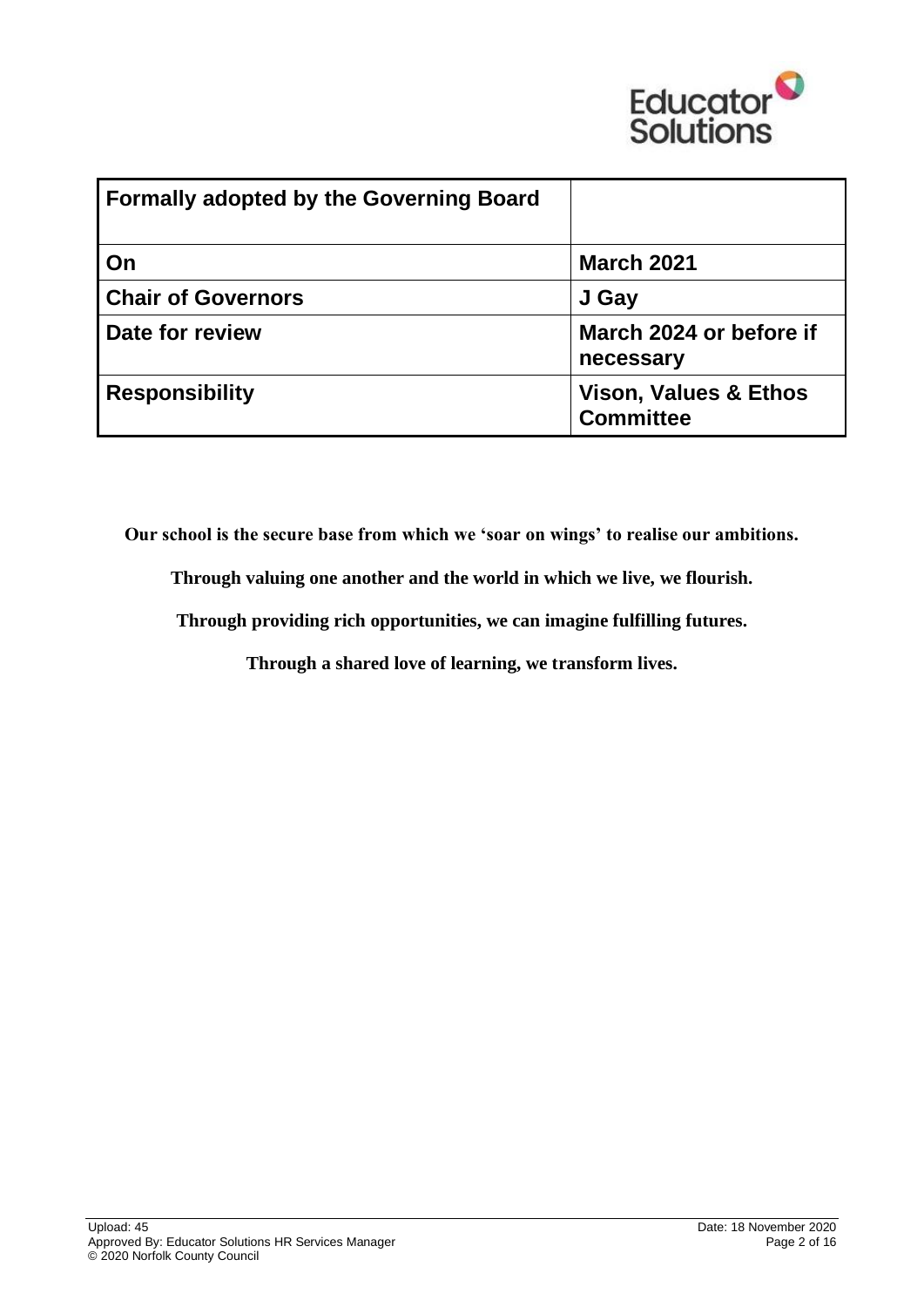

# **Bullying and harassment model policy P308**

### **Contents**

#### (Click on the headings below to jump to the relevant section)

| 1.  |              |  |  |  |  |
|-----|--------------|--|--|--|--|
| 2.  |              |  |  |  |  |
| 3.  |              |  |  |  |  |
| 4.  |              |  |  |  |  |
| 5.  |              |  |  |  |  |
| 6.  |              |  |  |  |  |
| 7.  | Definitions. |  |  |  |  |
|     | 7.1          |  |  |  |  |
|     | 7.2          |  |  |  |  |
|     | 7.3          |  |  |  |  |
|     | 7.4          |  |  |  |  |
|     |              |  |  |  |  |
|     |              |  |  |  |  |
|     |              |  |  |  |  |
| 8.  |              |  |  |  |  |
| 9.  |              |  |  |  |  |
| 10. |              |  |  |  |  |
|     |              |  |  |  |  |
|     |              |  |  |  |  |
|     |              |  |  |  |  |

# \*\*\* NB. This model policy has replaced the Dignity at Work model policy\*\*\*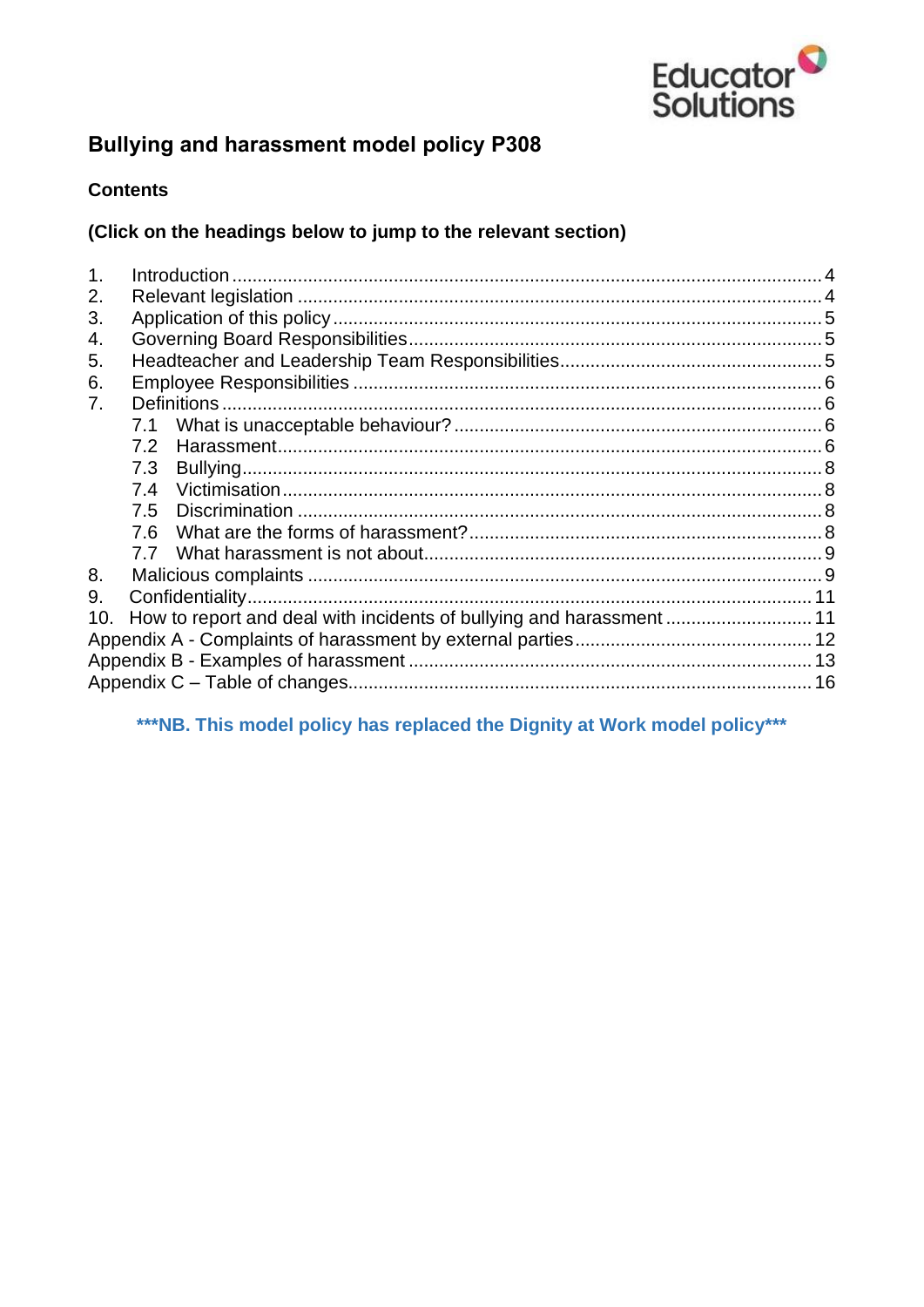

#### <span id="page-3-0"></span>**1. Introduction**

The Governing Board recognises that all employees have the right to work in an environment that is free from bullying and harassment. This policy aims to reinforce the federation's commitment to equality and diversity and to promote positive, professional and courteous working relationships. The working environment should be safe and non-threatening, where the dignity of all is respected. This policy outlines what bullying and harassment is and the responsibilities of school leaders and employees. Any procedural action relating to bullying and harassment should be dealt with under the federation's grievance or disciplinary procedures or where a separate, specific procedure is required this policy will make that clear.

The federation will not tolerate harassment or bullying. Following investigation, any breaches by employees will be treated as disciplinary offences and the federation's disciplinary procedure will be followed. Employees, who feel they are being harassed or subjected to other inappropriate behaviour by work colleagues, have a right to raise concerns via the Grievance procedure and/or make a complaint and to be protected against victimisation for making or being involved in a complaint. Information on ways of dealing with complaints from members of the public is available at Appendix A.

With the federation making the commitment outlined in this policy to address employee concerns, it is important to state that there is also a clear expectation that those employees who choose to raise concerns through the Grievance policy and procedure do so with an intention to resolve the issues and bring about a harmonious working environment. All employees are expected to adhere to this policy in line with the federation's obligations under equality legislation. The federation will ensure that all reasonable adjustments or supportive measures are considered to allow equality of access and opportunity regardless of age, gender, ethnicity, sexual orientation, disability, religion or belief, gender reassignment, pregnancy and maternity or marital status.

All concerns or complaints will be treated seriously but this may not mean going directly to a formal procedure. Except in extreme cases, informal methods of dealing with unacceptable behaviour are often the most successful. To cool emotions and defuse the situation, an immediate apology is invaluable and may avoid the need to take the matter further. Please see the federation's grievance procedure for informal resolution methods. Where informal action fails to resolve a situation, employees can raise a formal grievance in accordance with the federation's grievance procedure.

#### <span id="page-3-1"></span>**2. Relevant legislation**

- Equality Act 2010 protection against discrimination, harassment or victimisation for protected groups.
- Protection from Harassment Act 1997 makes it unlawful to pursue a course of conduct amounting to harassment, where the conduct causes alarm or distress to the victim.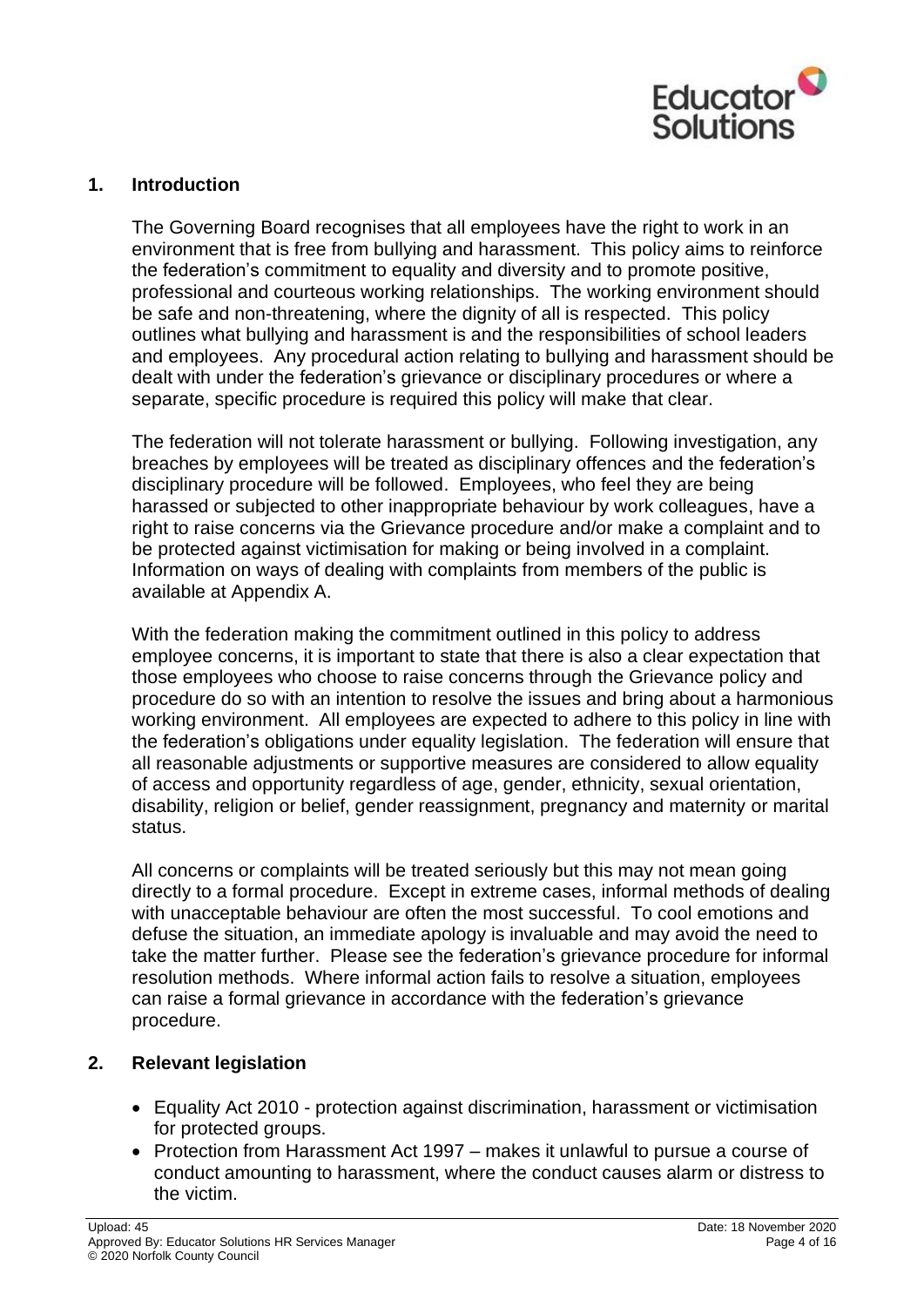

• Health and Safety at Work Act 1974 – employers duty of care to provide a safe place for its employees to work.

#### <span id="page-4-0"></span>**3. Application of this policy**

This policy applies to the conduct of federation employees in the context of their work, or which otherwise affects the working, learning or social environment of the federation. This can include the way in which employees behave towards each other outside school premises on school-related social occasions. It can also cover conduct towards people who are not members of the federation (such as contractors and other members of the public).

The federation will bring this policy to the attention of contractors through its procurement processes.

If there are concerns about an employee's conduct online the federation's Internet, Social Networking and email use model policy will be followed.

Strategy consideration – Internet, social networking and email use model policy P319 can be found on HR InfoSpace.

#### <span id="page-4-1"></span>**4. Governing Board Responsibilities**

The Governing board will:

- be alert to potential problems and act promptly without waiting for a complaint to be made to the extent that this is possible (by challenging unacceptable behaviour which is directly observed and promoting an inclusive culture)
- deal, through the Chair of Governors or other nominated governor, with any complaints raised against the Executive Headteacher under this policy and procedure. Strategy consideration - Schools can take advice from the HR Business Partner (Schools) as required.
- take any complaint, being dealt with, seriously with sensitivity to the feelings and perceptions of those involved, being fair, maintaining confidentiality, safeguarding against victimisation and ensuring support is available
- ensure this policy is reviewed at least every three years.

#### <span id="page-4-2"></span>**5. Headteacher and Leadership Team Responsibilities**

Ultimate responsibility for this policy rests with the governing board, however they will require the Executive Headteacher to ensure that the policy is brought to the attention of all employees.

The Executive Headteacher and Leadership team will:

- set an example and promote a working environment where harassment, bullying and victimisation is viewed as unacceptable and employees feel free to challenge unacceptable behaviour
- ensure all employees are aware of the standards of behaviour and conduct expected of them at work and that it is covered in discussions during induction, at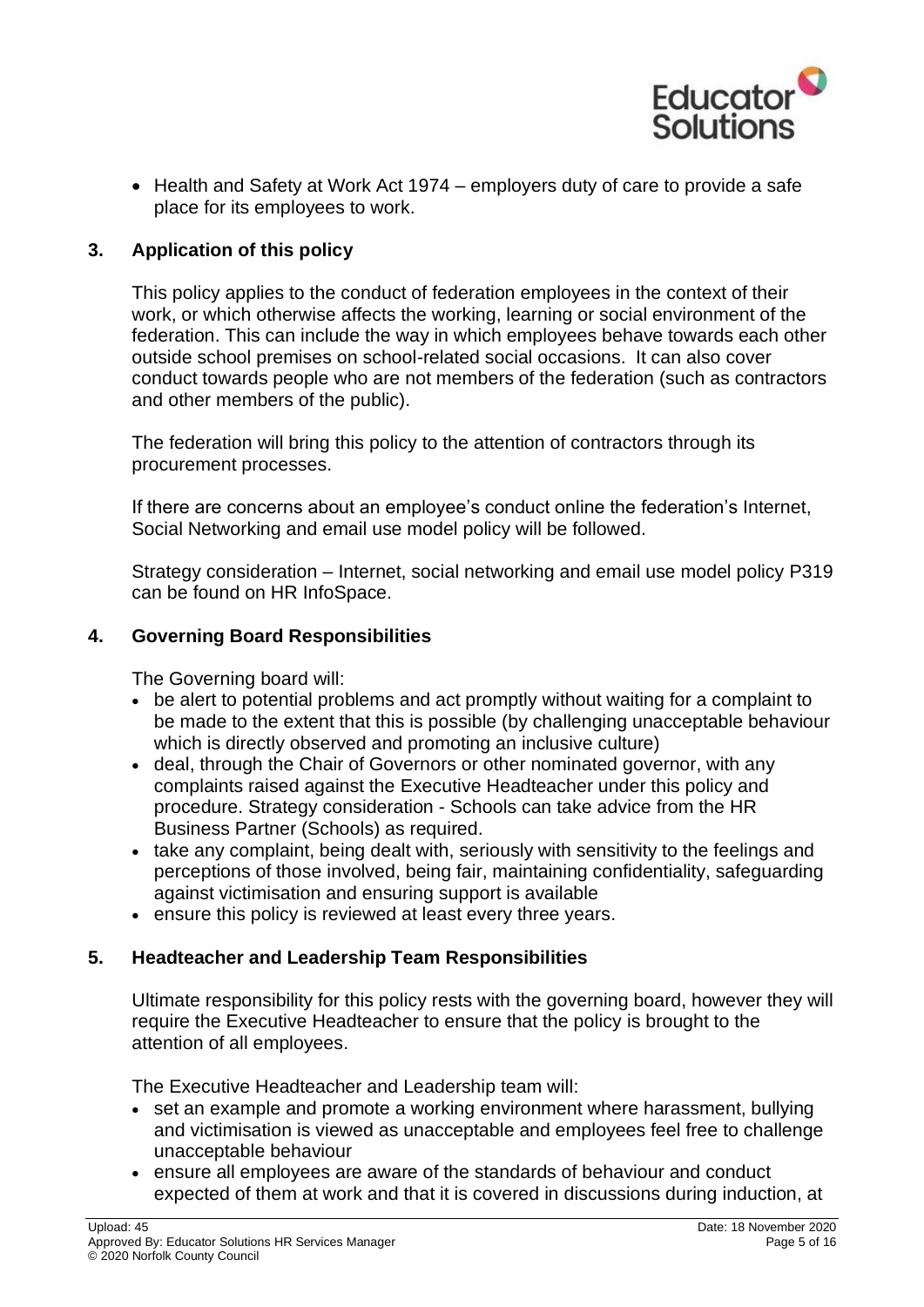

appraisal and supervision meetings and provide appropriate awareness and training on key issues

- treat informal and formal complaints seriously, with sensitivity to the feelings and perceptions of all those involved
- deal with any issues raised fairly and confidentially
- take steps to ensure that employees who bring complaints, or support others to do so, are not treated less favourably than others because of this
- ensure all employees are aware of the support networks available to them
- make reports to the governing board as appropriate
- take immediate action if bullying and/or harassment is suspected or identified
- be familiar with this policy and the school's grievance and discipline policies and procedures
- be aware of the possibility of intentionally malicious or frivolous complaints
- be aware that it is not only your perception of what behaviour is acceptable which defines harassment. The recipient's view of the behaviour is important and if the recipient feels that they have been harassed the complaint must be taken seriously and actioned.

### <span id="page-5-0"></span>**6. Employee Responsibilities**

All employees must:

- report any incidents of bullying or harassment to the Executive headteacher or head of school. Where such behaviour is witnessed, this can be raised in accordance with the *Whistleblowing Policy P658*.
- behave in accordance with this policy
- take seriously requests to cease or amend behaviour and respond courteously to them
- not participate in, encourage or condone the harassment, bullying or victimisation of others
- promote an inclusive culture in which colleagues or peers are not subjected to harassment, bullying or victimisation by challenging these forms of behaviour or reporting situations in which they occur to the manager of the person involved

# <span id="page-5-1"></span>**7. Definitions**

# <span id="page-5-2"></span>**7.1 What is unacceptable behaviour?**

Harassment, bullying, victimisation and other behaviours affecting the dignity of an individual at work are unacceptable. The term harassment is used in this document to include all forms of unacceptable behaviour. Some behaviour or actions may be acceptable to one individual but unacceptable to another. It is the deed and the impact on the recipient that is the deciding factor. This includes behaviour that creates an offensive environment in which to work.

#### <span id="page-5-3"></span>**7.2 Harassment**

Harassment is any unwanted conduct affecting the dignity of men and women in the workplace. It may be related to one or more protected characteristic(s) of an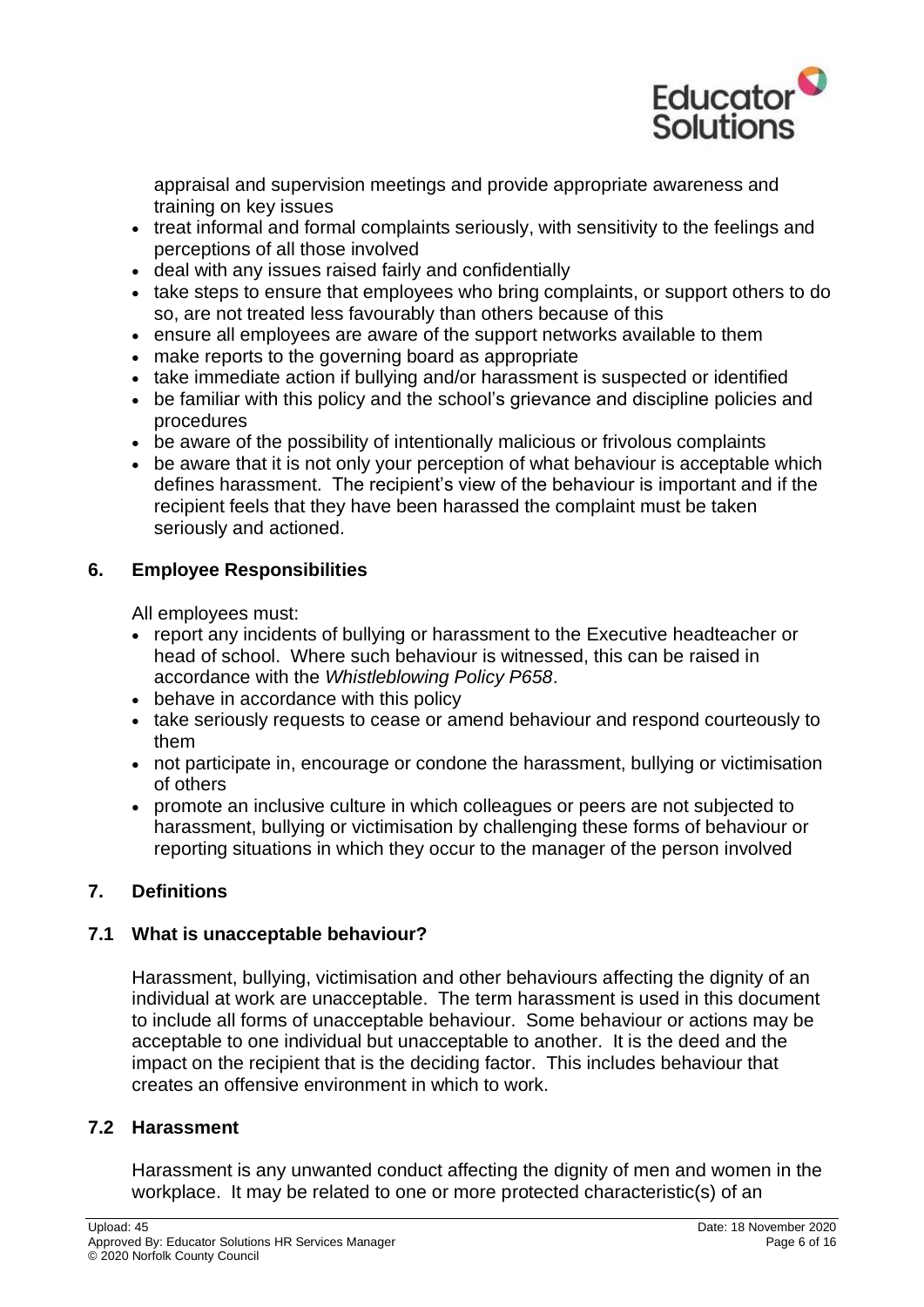

individual as defined in The Equality Act 2010 such as age, gender, race, disability, religion, belief, nationality or sexuality. There must be a connection between the unwanted conduct and the protected characteristic, and the conduct need not be directed at the complainant. The conduct may be directed at another person or at no one in particular. It may also be related to the membership or non-membership of a trade union. The key is that the unwanted actions or comments have the purpose or effect of violating the recipient's dignity or creating an intimidating, hostile, degrading, humiliating or offensive environment for them. For example, an offensive comment regarding a specific racial group may constitute harassment even if the complainant did not belong to racial group referred to. The important factor would be that the comments created an intimidating, hostile, degrading, humiliating or offensive environment.

#### **7.2.1Sexual harassment**

Sexual harassment has the same definition as any other forms of harassment, but the harassment is of a sexual nature. It is important to note that an employee can experience unwanted conduct from someone of the same or a different sex.

Sexual harassment claims may go back over some time for two reasons; either because when it is finally reported it is the last straw (the individual may have been subject to a number of incidents that finally culminate in the individual not being able to stand it anymore) or individuals may also delay their reporting of the incident because they fear they will be bullied, not believed, feel too distressed or have their reputation at work damaged. All reports should be dealt with, with the upmost sensitivity and confidentiality as experiencing sexual harassment is highly distressing for the individual. All employees must feel they can report the incident and it will be taken seriously immediately.

Sexual interaction that is invited, mutual or consensual is does not constitute sexual harassment as it is not unwanted. However, it is important to note that sexual conduct that has been consented to in the past can become unwanted. For example, where employees have previously had sexual relations outside of work and one of the employees proceeds to make unwanted sexual contact within the workplace.

The use of the word 'banter' should be avoided as it seeks to legitimise behaviour that may be offending an individual(s) and could be classed as harassment.

It is very important that the complainant should be taken seriously, regardless of whether or not there are any witnesses. It is the job of the investigator (as part of the process outlined in the school's Grievance procedure) to present the facts of the case, incorporating information from all involved. Questions will need to be asked of the complainant to establish the facts. These questions should be asked sensitively, in a private place and plenty of time should be allowed. The situation must be as stress-free as possible so that the complainant does not feel like they are being cross-examined. It is not only important to take steps such as investigation and disciplinary action. It is also important to review processes and procedures regularly after each reported incident to highlight that preventative steps are being taken towards managing any future complaints.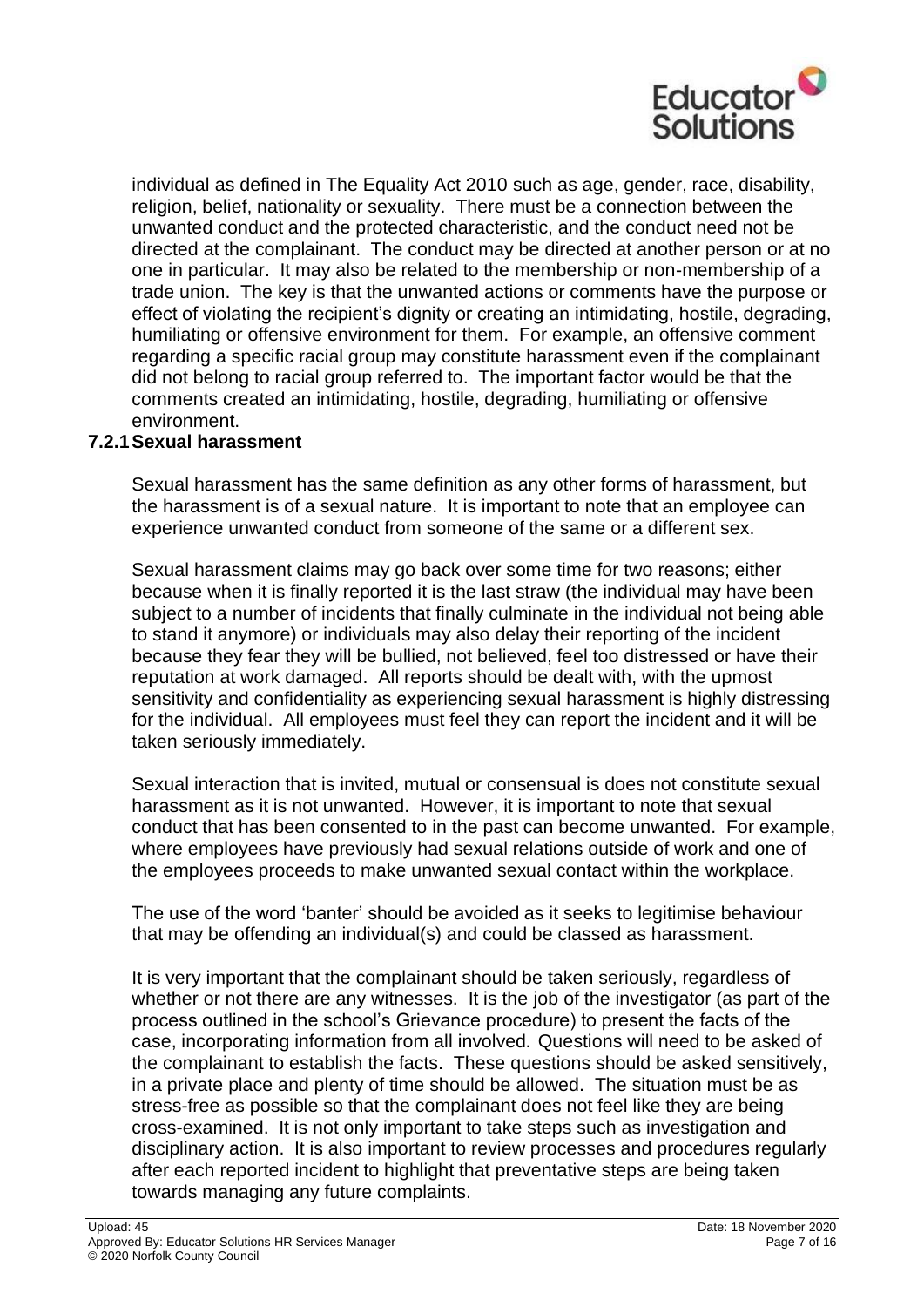

Strategy consideration - Schools may also find it useful to continuously assess their approach to proactively tackling harassment. There is a *Model Harassment Questionnaire G308a* available on InfoSpace, which schools may wish to use to assist in determining the extent to which unreported harassment is prevalent in their workplaces. Schools are welcome to upload the questions into a survey format to make it easier to collate answers.

ACAS also provide advice and guidance on sexual harassment in the workplace. [Read the ACAS guidance on acas.org.uk.](http://www.acas.org.uk/index.aspx?articleid=6078&utm_medium=email&utm_campaign=NTL%20December%202017%20v2&utm_content=NTL%20December%202017%20v2+Version+A+CID_cdfd623ed92131e4939fcfd0a6beb361&utm_sour#Handling a complaint of sexual harassment)

#### <span id="page-7-0"></span>**7.3 Bullying**

Bullying is offensive, intimidating, malicious or insulting behaviour, an abuse or misuse of power through means intended to undermine, humiliate, denigrate or injure the recipient.

#### <span id="page-7-1"></span>**7.4 Victimisation**

Victimisation is treating a person less favourably because they were (or may have been) a party to a particular action.

#### <span id="page-7-2"></span>**7.5 Discrimination**

Discrimination can be direct or indirect:

- direct discrimination is where a person is treated less favourably because of a 'protected characteristic'.
- indirect discrimination is an apparently neutral provision, criterion or practice which disadvantages a large proportion of the members of a particular group or community.
- associative discrimination is when employees are also able to claim harassment due to 'associative discrimination' - direct discrimination against someone because they associate with another person who possesses a protected characteristic.
- perceptive discrimination is when an employee is discriminated against because someone thinks the employee has a protected characteristic, even though they do not.

#### <span id="page-7-3"></span>**7.6 What are the forms of harassment?**

Harassment may be directed at, and can be carried out by, an individual or a group.

Harassment can be unwanted conduct ranging from a series of two or more incidents or ongoing conduct. It can be physical or non-physical, deliberate or unintentional. Employees can also complain of harassment even if it is not directed at them, if they can demonstrate that the behaviour creates an offensive environment for them in which to work. Harassment can be experienced online as well as in a physical environment. This is known as Cyberbullying. Please refer to the Schools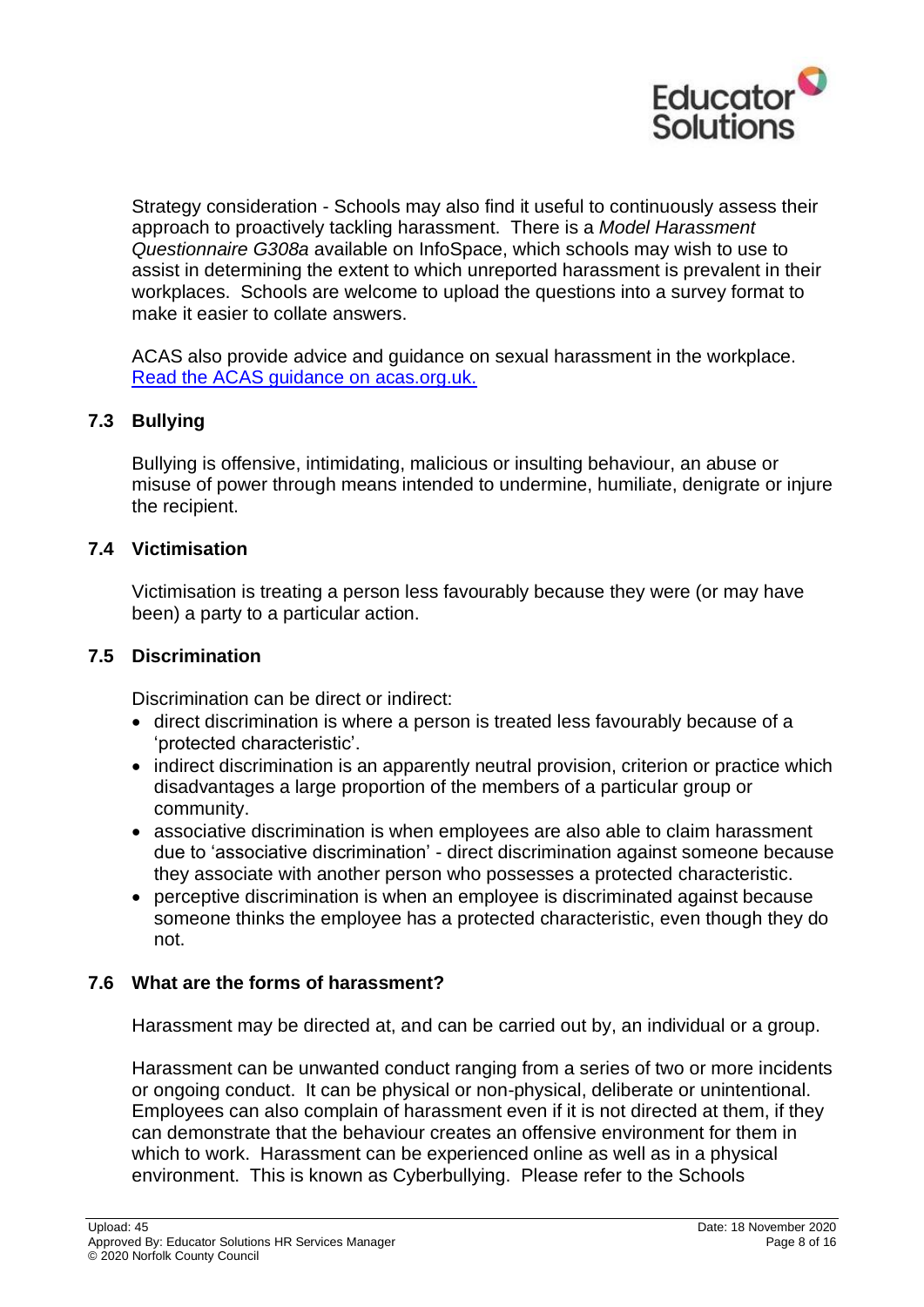

**[Cyberbullying policy for further information].** Strategy consideration – a model Cyberbullying policy P319a is available on HR InfoSpace.

Harassment may be unlawful as well as being damaging to individuals and to the school. It causes tension, conflict and de-motivation. This is disruptive and costly in terms of time, the physical and emotional wellbeing of staff, money, public reputation and online reputation.

Where the incident is deemed to meet the schools Violence at Work policy an incident reporting form should be completed on the schools' incident reporting system. Strategy consideration - There is a Violence at Work policy on HR InfoSpace. Academy customers will need to have purchased a NCC Health, Safety and Wellbeing advice subscription to access this.

Employees who feel they have been a victim of a hate crime or hate incident in the workplace consider calling the police - 999 in an emergency or 101 in a nonemergency situation. Reports can also be made online to the police.

More examples of what might constitute harassment are listed at Appendix B.

#### <span id="page-8-0"></span>**7.7 What harassment is not about**

The Executive Headteacher is required to manage employee performance. This includes giving reasonable instructions (e.g. instructions necessary for the performance of the employee's role), undertaking performance reviews, informal reprimands and fairly instigating capability or disciplinary procedures. It is most unlikely that reasonable action taken by Executive Headteacher, in light of the circumstances, will constitute harassment, even if the management action is unwelcome.

All school procedures will be conducted in such a manner as to respect people's dignity.

#### <span id="page-8-1"></span>**8. Malicious complaints**

Whilst the federation is determined in its zero tolerance approach to harassment and bullying, a responsible attitude is expected of employees.

It should be recognised that allegations of harassment are sometimes falsely made and, in all cases, the rights of alleged perpetrators need to be recognised.

Malicious or unfounded complaints of harassment can also have a devastating effect on the health, confidence, morale, and motivation of those falsely accused. It would not serve the interests of the federation for any policy or procedure to be abused and for victims of malicious or unfounded allegations to have no redress. Complaints of harassment by employees, which are found to be intentionally frivolous, spiteful, or unreasonable following investigation, will themselves be treated as misconduct in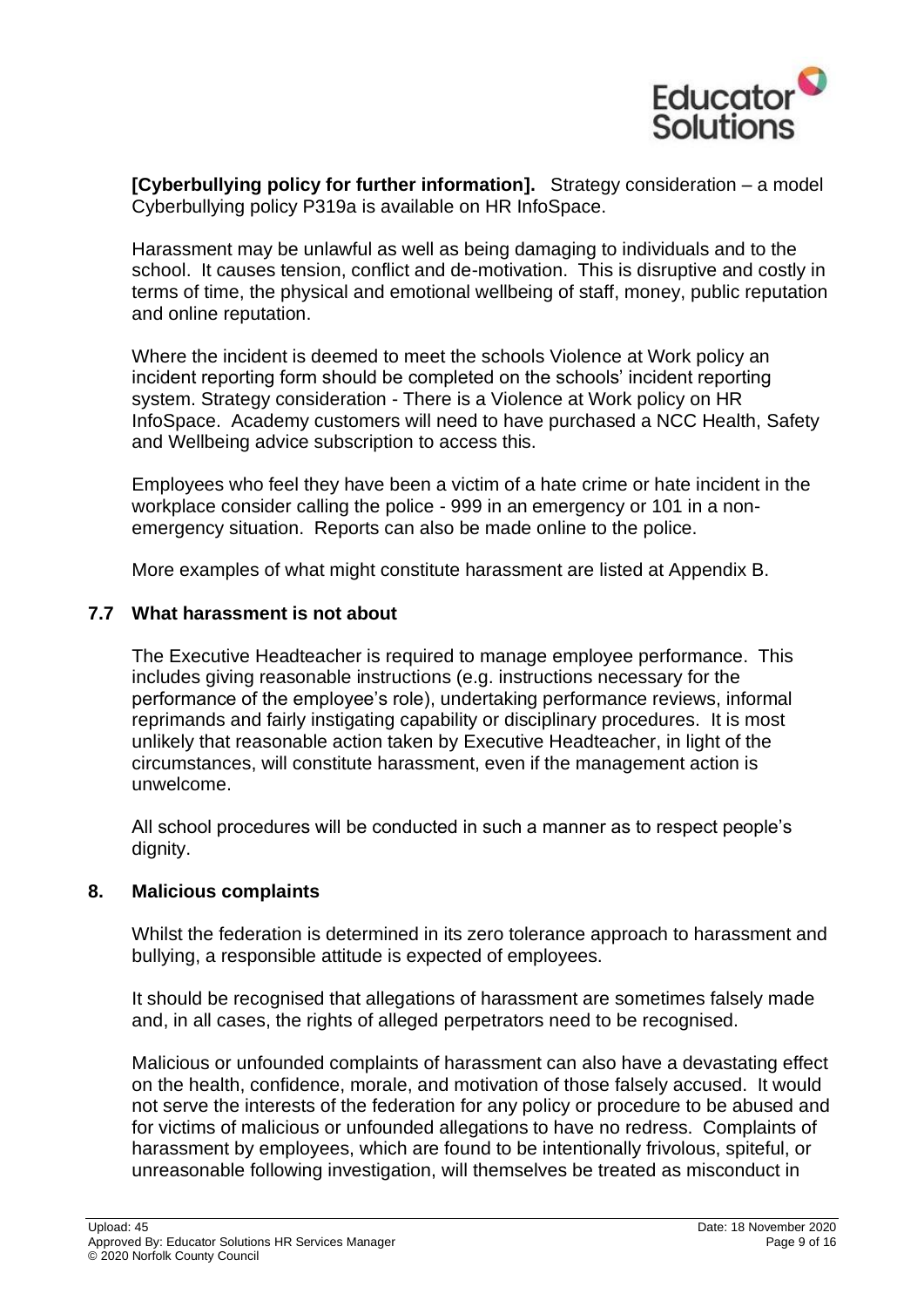

accordance with the disciplinary procedure. Accused workers should be offered support and sensitivity.

Please note that employees will not be subjected to disciplinary action or to any other detriment simply because their complaint is not upheld. Such action will only be taken if it is found that the allegation is false and made in bad faith.

<span id="page-9-0"></span>Appendix A deals with how to treat complaints of harassment by external parties.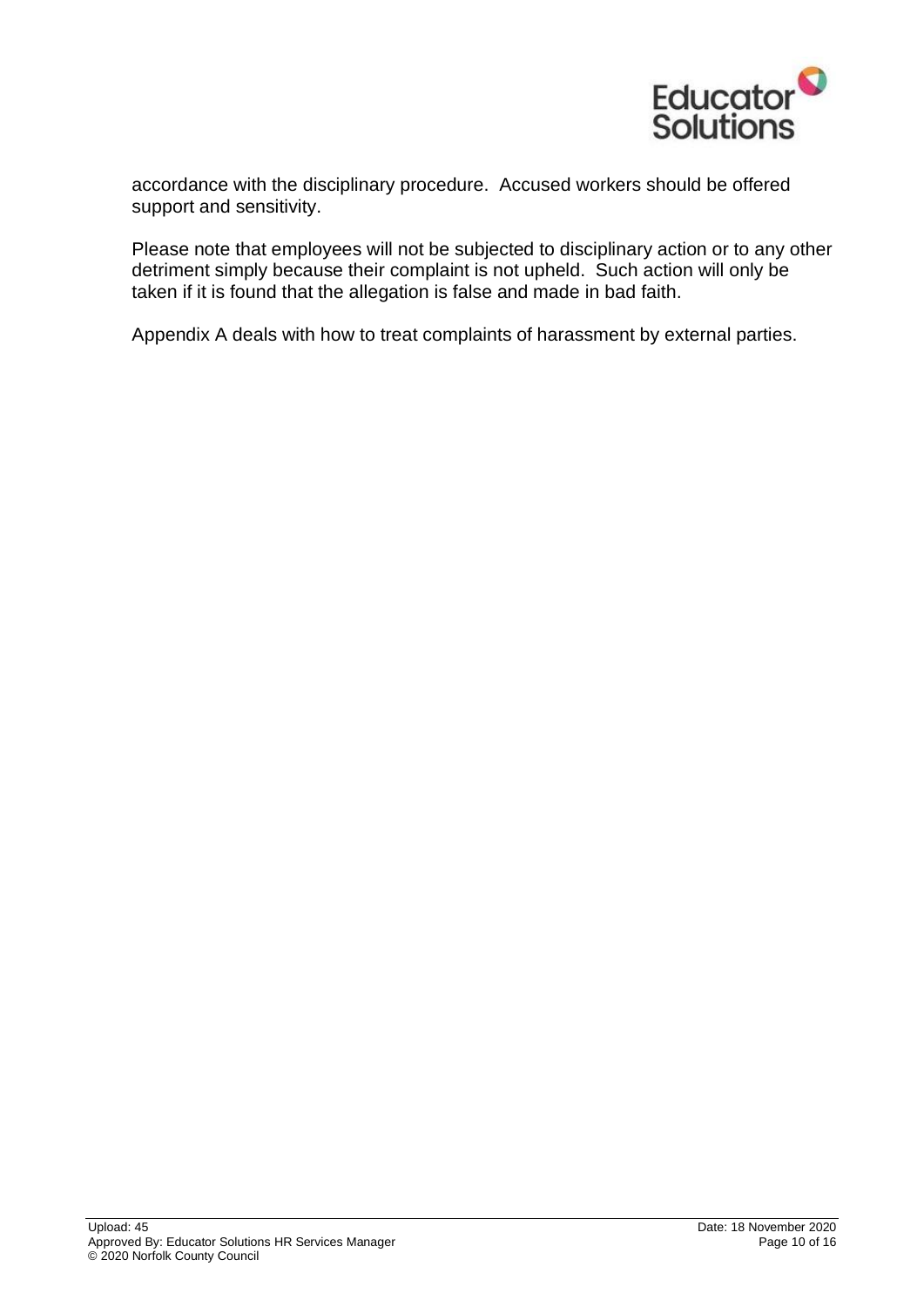

#### **9. Confidentiality**

Confidentiality will be maintained during and after the grievance procedure. Records must be kept no longer than necessary and in compliance with the Data Protection Act 2018. Please refer to the school's grievance procedure for more information.

#### <span id="page-10-0"></span>**10. How to report and deal with incidents of bullying and harassment**

Employees are encouraged to report all incidents of bullying and harassment. Claims of bullying and harassment should be reported and dealt with using the federation's grievance procedure. If the grievance is against another employee and is upheld, it may be appropriate for a disciplinary investigation to be undertaken. In these cases the federation's disciplinary procedure should be followed.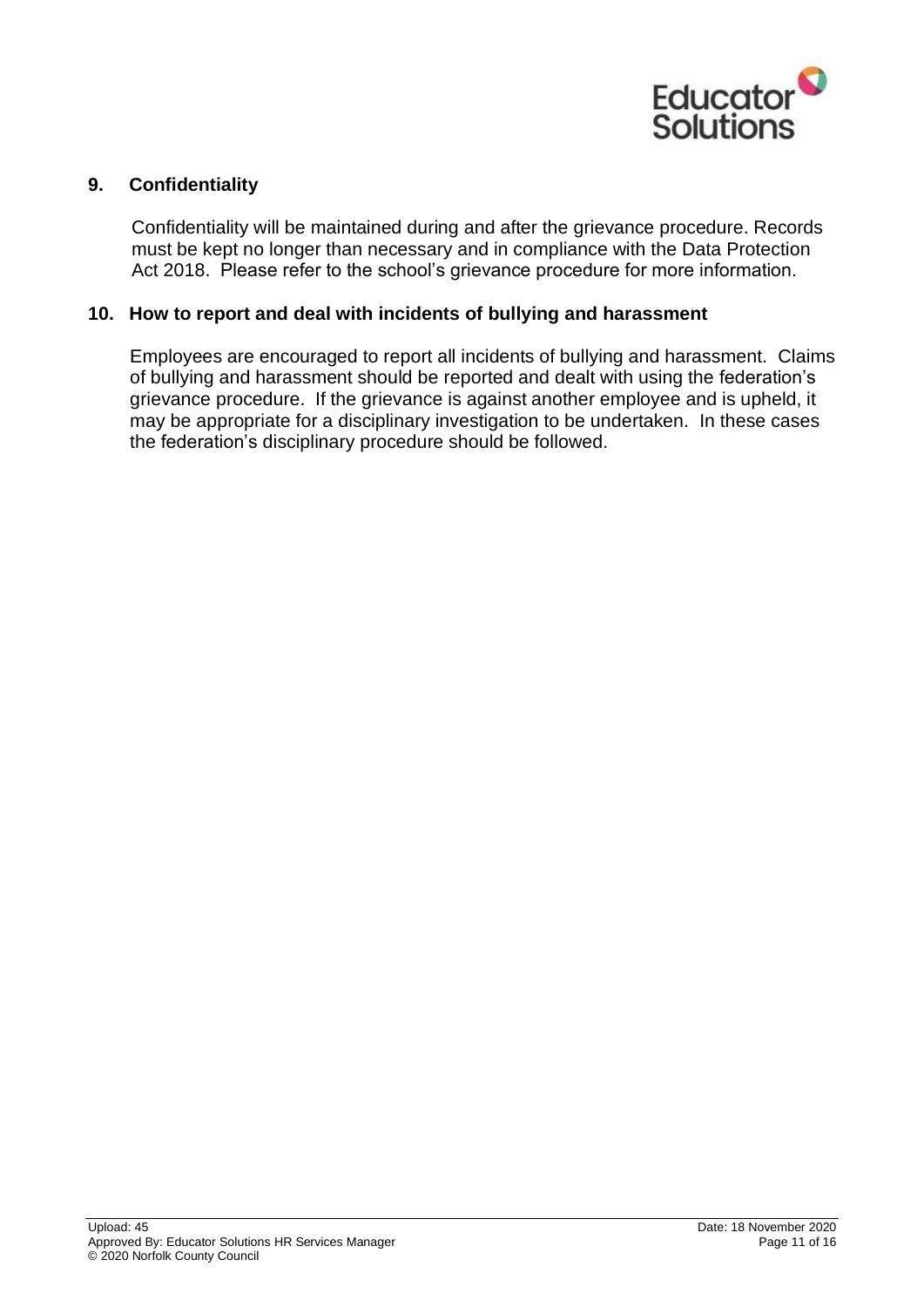

#### <span id="page-11-0"></span>**Appendix A - Complaints of harassment by external parties**

Employees may occasionally be subject to harassment from members of the public. A member of the public is defined as anyone not acting in the capacity of an employee of the federation or Norfolk County

The steps that may need to be taken are:

- If the employee feels able to tell the member of the public that their behaviour is unacceptable and unwelcome, without inflaming the situation they could do so. This is only advisable where the employee is sure this is the right response. In situations where they are not sure, the best course of action is to try to bring the incident to a close by politely ending the discussion and referring the matter to the Executive Headteacher.
- It would be natural for employees to try to defend themselves aggressively in such situations, but this course of action is often likely to make the situation worse, rather than better. Employees should try to remain calm and clear-headed whilst they remain with the member of the public.
- The employee should make a record of the details of the incident, and any others of which they are aware involving the same aggressor.
- After the incident, employees must report the matter to the Executive Headteacher. No action can be taken until the matter is reported, and if incidents go un-reported they are more likely to be repeated.
- The Executive Headteacher and the employee should agree on the course of action to be taken. This will usually mean informing the member of the public that their behaviour, in harassing a school employee, was unacceptable and try to re-build the relationship.
- Reaching a solution in meetings with the member of the public may be very difficult. In some situations, it may be advisable to use a trained mediator.

In the situation where a parent or carer has harassed a teacher, further action would normally take the form of a letter from the Executive Headteacher to the aggressor. The letter would underline the fact that it is not acceptable behaviour to harass a school employee, and if the parent or carer wishes to discuss the matter further arrangements for this can be made. The subsequent meeting should take place in the presence of the Executive Headteacher and a School Governor*.*

Where there are repeated cases of harassment by the same aggressor the Executive Headteacher should undertake a risk assessment.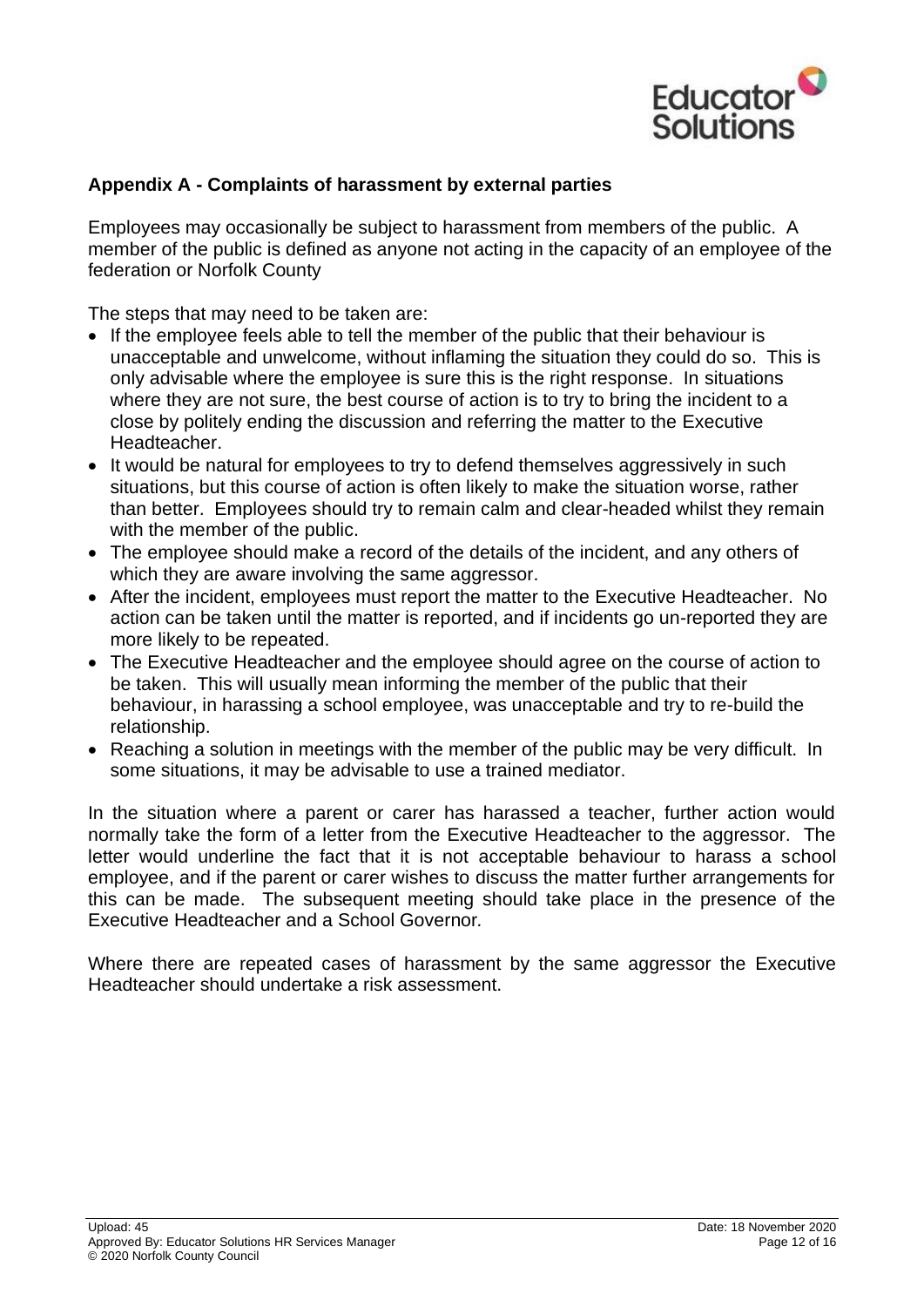

#### <span id="page-12-0"></span>**Appendix B - Examples of harassment**

Information in this appendix relates to harassment given verbally or physically, written or online e.g. social media. Please note that this list is not exhaustive:

- Unwanted physical contact
- Physical attacks or threats
- Any unwanted conduct of a sexual nature
- Intrusive remarks about a person's appearance
- Deliberately promoting negative attitudes about others
- Telling offensive jokes, using offensive language, malicious gossip
- Verbal abuse or using offensive names
- Displaying offensive posters, graffiti, emblems
- Isolation, non co-operation, exclusion from social activities
- Constantly undermining an individual's efforts without explaining how to improve
- Communicating in an intimidating and unreasonable manner (whether verbally, in writing, via email or another way)
- Causing embarrassment in front of others
- Constant criticism relating to historical events
- Persecution and intimidation through threats or inspiration of fear
- Not listening to another's point of view on a regular basis
- Victimisation or retaliation
- Removal of responsibilities, allocating menial tasks
- Deliberately impeding performance of work
- Constantly and unreasonably changing targets or deadlines (moving the goalposts)
- Over-monitoring of an employee with or without his or her knowledge
- Unreasonable refusal of applications for leave, training or promotion
- Making threats about job security without foundation
- Obvious close down or whispering when a colleague comes in

Examples of harassment on the grounds of disability:

Derogatory remarks, mimicking, invasive personal questions, staring, ostracising or patronising which is directed at any disabled individual, or group of disabled people, which results in the individual(s) feeling threatened or compromised. Stereotyping or making assumptions about individual's ability because of their disability. Holding events at nonaccessible venues

Examples of harassment on the basis of age:

Ridiculing or demanding behaviour focused towards people because of their age, regarding them as "too old" or "too young"; or making assumptions about lifestyle based on perceived age.

Examples of harassment on the basis of sexuality:

• Behaviour that condemns or ridicules people because of their perceived or actual sexuality.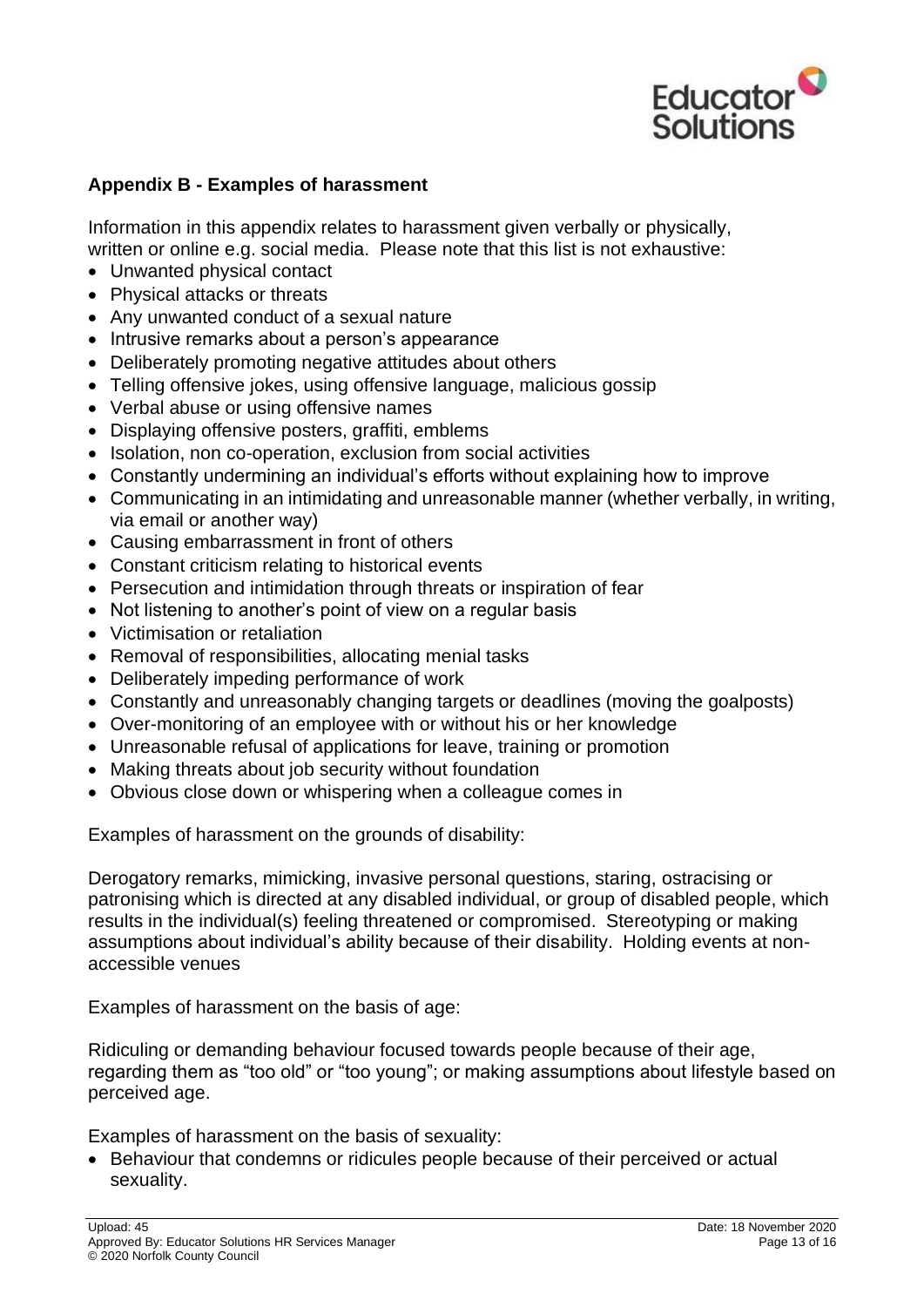

- Derogatory remarks, jokes, graffiti that results in the individual feeling uncomfortable, excluded or threatened.
- Outing an individual as lesbian, gay or bisexual without their permission.
- Spreading rumours or gossip about an individual's sexual orientation.
- Asking a lesbian, gay or bisexual colleague intrusive questions about their sexual orientation.

Examples of harassment on the basis of working patterns:

Behaviour, which fails to acknowledge that some people do not work five days a week or "9.00 to 5.00" every day, and that organisations operate effectively using a variety of working patterns. Making comments about not "pulling their weight" or hours of work.

Examples of harassment on the grounds of ethnicity:

This can be derogatory remarks, racist statements, graffiti, jokes, or any other action of a racist nature that is directed at any individual or group from a particular ethnic background that results in the individual(s) feeling threatened or compromised.

Examples of behaviour that may be sexual harassment:

Unwelcome sexual advances, requests for sexual favours, upskirting or other conduct of sexual nature, which result in the individual feeling threatened or compromised. This is not restricted to attempts to initiate sexual relations. Sexual harassment is any harassing conduct based on the gender, gender identity or sexuality of the recipient, which has the purpose or effect of violating the dignity of the worker, or creating an intimidating, hostile, degrading, humiliating or offensive environment for them. Most sexual harassment is experienced by women, but men also experience harassment. Sexual harassment can also happen between women or between men. Transgender people may also experience sexual harassment based on perceptions or assumptions about them in relation to their appearance or sexuality. Actions can still be considered as sexual harassment even if the alleged harasser didn't mean for it to be or they didn't intentionally direct it at a specific person.

Harassment on the basis of religion or belief:

This is where a person is subjected to derogatory remarks, stereotypes, making assumptions or other inappropriate behaviour on the grounds of religion or belief. This can include statements or assumptions about religion or belief or excluding people on the basis of their religion or belief. Arranging meetings that may exclude people on religious observance grounds.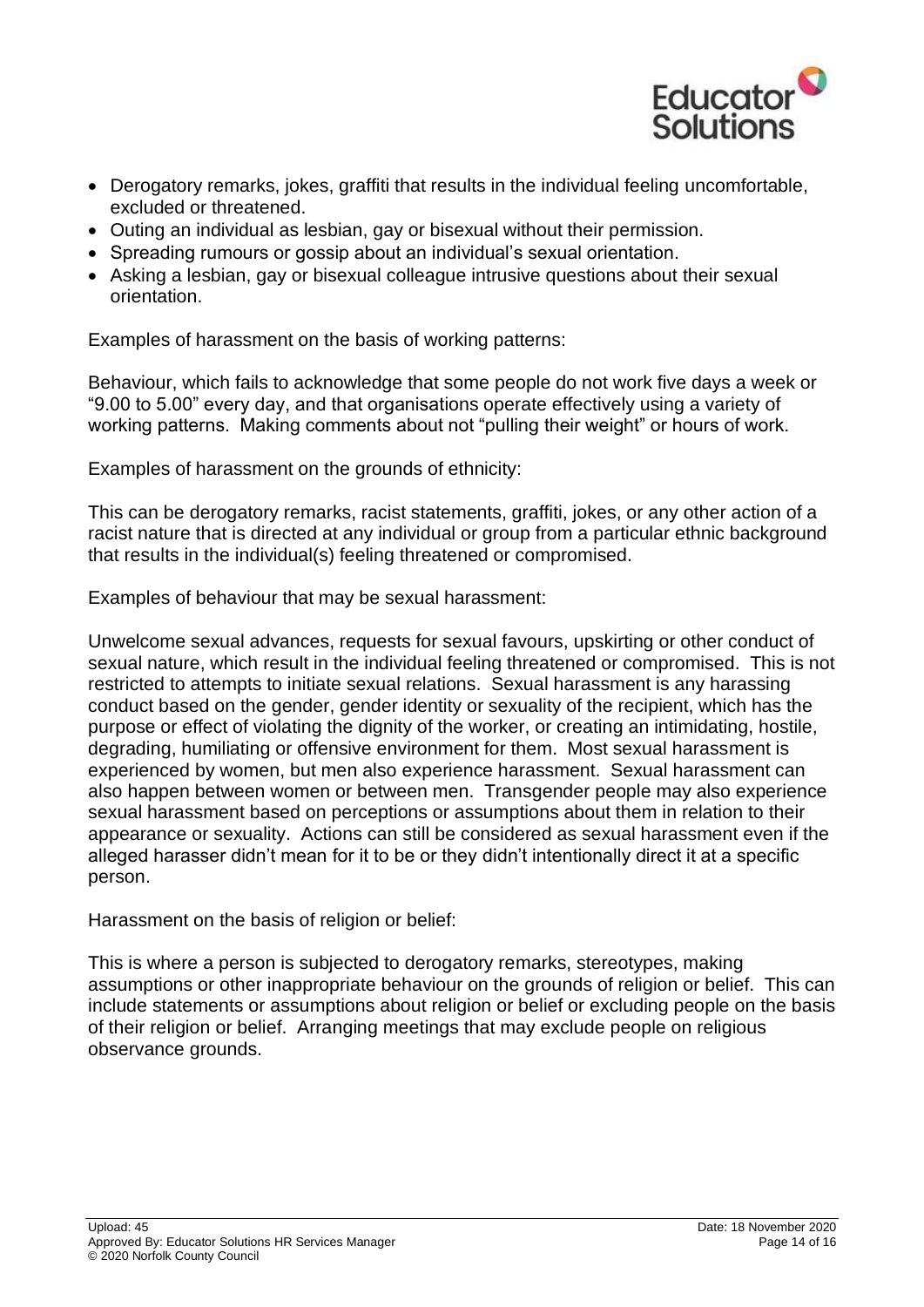

Political harassment or harassment on the grounds of membership or non-membership of a trade union

This can include:

- Offensive jokes
- Ridicule
- Display of offensive material

#### Singling out

Singling out people because of their sex, race, disability, gender identity, religion or belief, age, sexuality, and responsibilities for dependants or marital status can also constitute harassment even without any specific references to gender, race etc. Specific non-verbal examples can be seen above under "bullying". This can also apply to people who are perceived to not "fit in". (Expecting people to "fit in" is potentially discriminatory.)